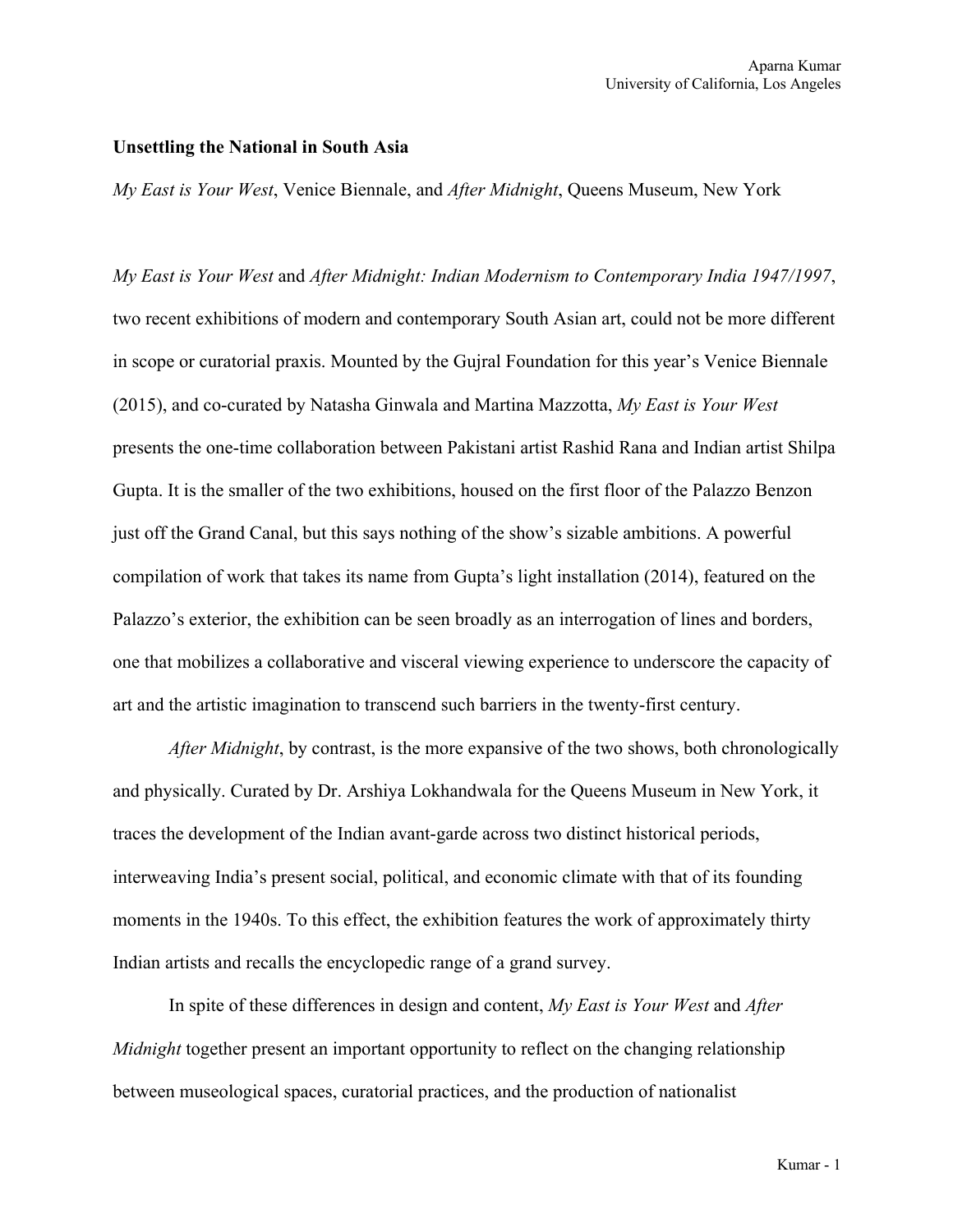historiographies in South Asia. As will be argued in the course of this review, both exhibitions suggest a shift in alignment away from prevailing national frameworks for collecting and display in South Asia—those prominently canonized by national museums in India and Pakistan—and that historically have inscribed museological spaces in South Asia as an extension of the nationstate and its ideologies. *My East is Your West* and *After Midnight* build, more specifically, on a growing body of exhibitions of modern and contemporary South Asian art whose curatorial interventions rely on a new and rigorous engagement with partition history, which has seen the subcontinent violently divided along religious and communal lines multiple times throughout the twentieth century.<sup>1</sup>

### *My East is Your West*

The museum's close-knit relationship to the nation-state has long been central to its history in South Asia. Though introduced to the subcontinent in the nineteenth century as an instrument of colonial rule designed to reduce India, its vast geography, and diverse peoples to an "objectness" that could be collected and controlled (Mitchell 2004), museums in India and Pakistan were quickly refashioned in the 1940s as a crucial vehicle for national politics and identity. Following independence and partition in 1947, they served as important symbols of power and civilization in India and Pakistan, their implicit ties to enlightened, rational thought, and Western conceptions of progress invaluable to both nations as they began to negotiate their standing on the world stage. Museums also became key players in the production of nationalist art historiographies, tasked with forging a "pre-history of the present" worthy of national pride and respect (Singh 2015). National institutions erected anew at Delhi and Karachi, in particular, were responsible for collecting and disseminating India and Pakistan's national heritage. A complex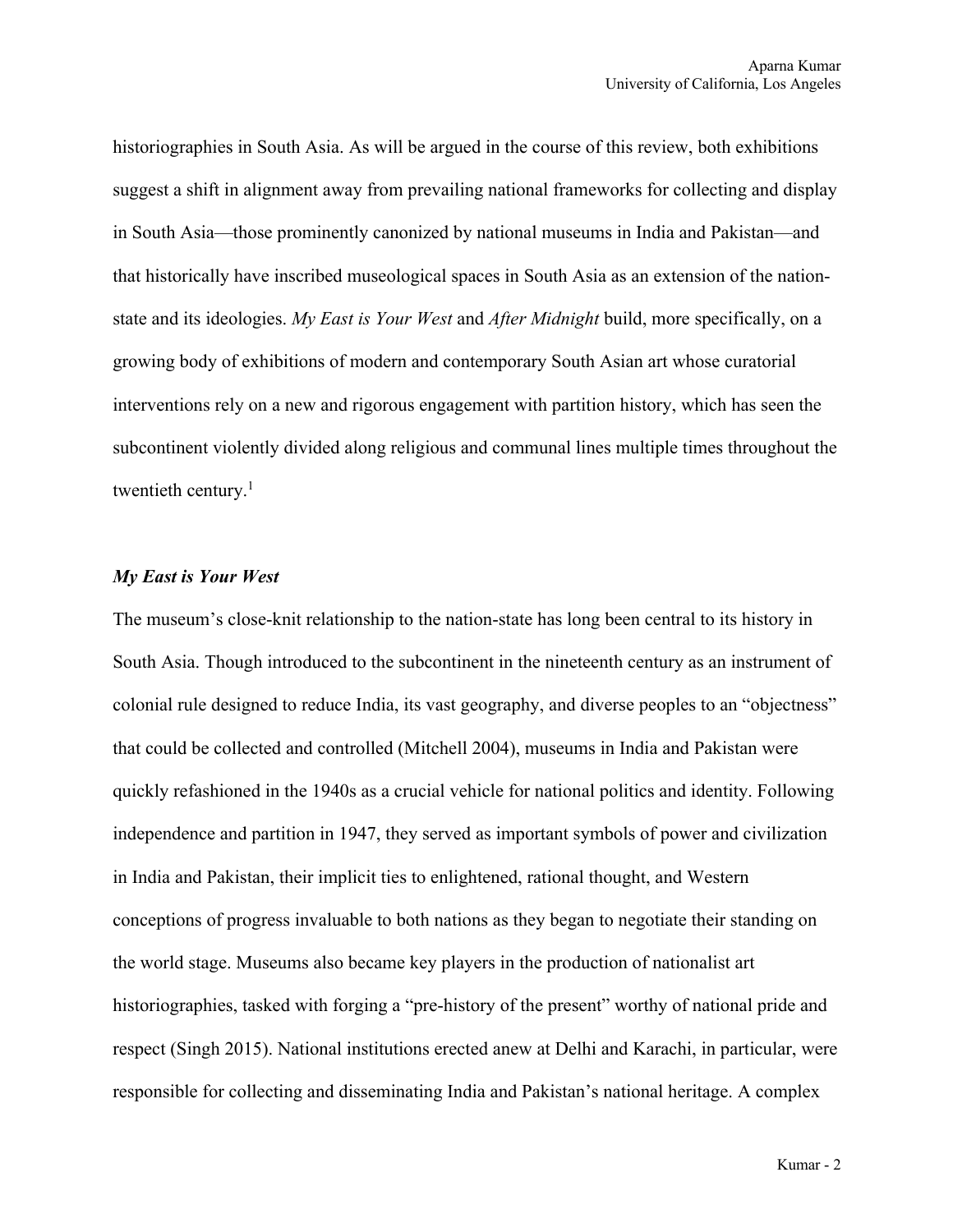task, this entailed in many instances the sequencing of art works and galleries in such a way as to affirm the cultural differences underwriting India and Pakistan's separate claims to sovereignty by the twentieth century. Perhaps unsurprisingly, these narratives of art gave rise to contending interpretations of the subcontinent's archaeological heritage, and often suppressed the connections that otherwise tied the history of India and Pakistan's art worlds together in intimate ways.

*My East is Your West* turns these historic ties between the museum and the nation-state in South Asia completely upside-down. To start with, the exhibition marks an unprecedented collaboration for the Venice Biennale. It interweaves Rashid Rana's *Transpositions* (2013– 2015), a series of five immersive works, with Shilpa Gupta's incisive series *Untitled* (2014– 2015), bringing together artists from rival states, India and Pakistan, across a labyrinth of interconnected rooms at the Palazzo Benzon, a seventeenth-century Venetian home. In so doing, the exhibition also powerfully proposes a new cultural cartography for the Indian subcontinent, one that not only eschews the national pavilion, the historic and structuring premise of the Venice Biennale, but also problematizes the history of partition in South Asia by foregrounding the fragility of national divisions within the region. Born of the artists' mutual desire to interrogate the limits of the nation-state as a geopolitical formation and the forms of belonging it imposes in the twenty-first century, the exhibition re-envisions the present complexity of the Indian subcontinent through an alternate lens, opening up the historiography of modern and contemporary South Asian art to directions beyond the confines of nationalist frames. It emphasizes themes of human mobility, location, dislocation, and the fragility of human perception in its re-imagination of the region and its cultural contours.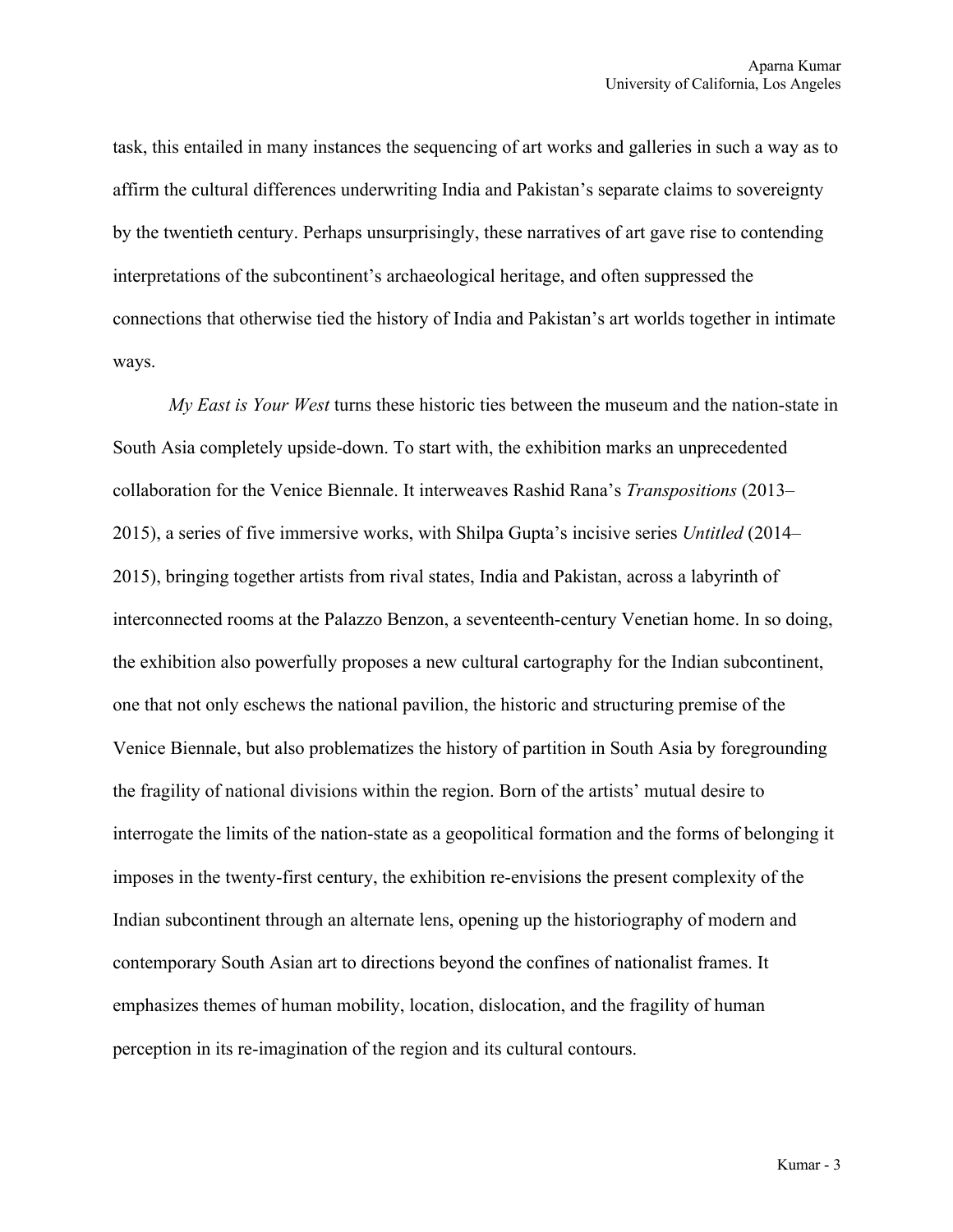The exhibition begins with Rashid Rana's *War Within II* (2013–2014), a digital rendering of Jacques-Louis David's seminal masterpiece, *The Oath of the Horatii* (1784). Rana's reinterpretation of the work is a fragmented version of the original, at once recognizable as David's neoclassical painting, and yet notably reshuffled. Arms and legs of the painting's central figures, along with other defining elements of the original composition are pixelated into moveable squares, and then rearranged and scattered by Rana across his digitized canvas in unexpected, and sometimes uncomfortable, ways. Gone, for instance, are the brothers' faces, once wrought with tension and resolve as they prepared for war, vowing to defend their family's honor unto death. Instead, the Horatii stand as dismantled heroic figures in Rana's work, shadows of their former selves, and unleash the deconstructive impulse driving the remainder of the exhibition. This impulse certainly takes on new life in Rana's subsequent installation, *My Sight Stands in the Way of your Memory* (2013–2015), a work that in part renders Carravaggio's *Judith Beheading Holofernes* (1598–1599), a violent and terrifying scene, from running video comprised of film clips, scenes of daily life, news reels, and CCTV footage, among other sources. A trompe l'oeil that employs real-life scenes of action and terror to construct a fictional one, it is a work that, on one level, challenges its viewer to acknowledge the "paradoxical lives of images"—that is, the way images have come to simultaneously make and inhabit the world, blurring fiction with reality.2 However, it is also a work that unapologetically plays with human perception much like Rana's *War Within II*, foregrounding above all its fragility and mutability. Both of these ideas lay the foundation for what follows in the course of the exhibition, namely Rana and Gupta's broader critique of the nation-state, itself an imagined community made real through human perception.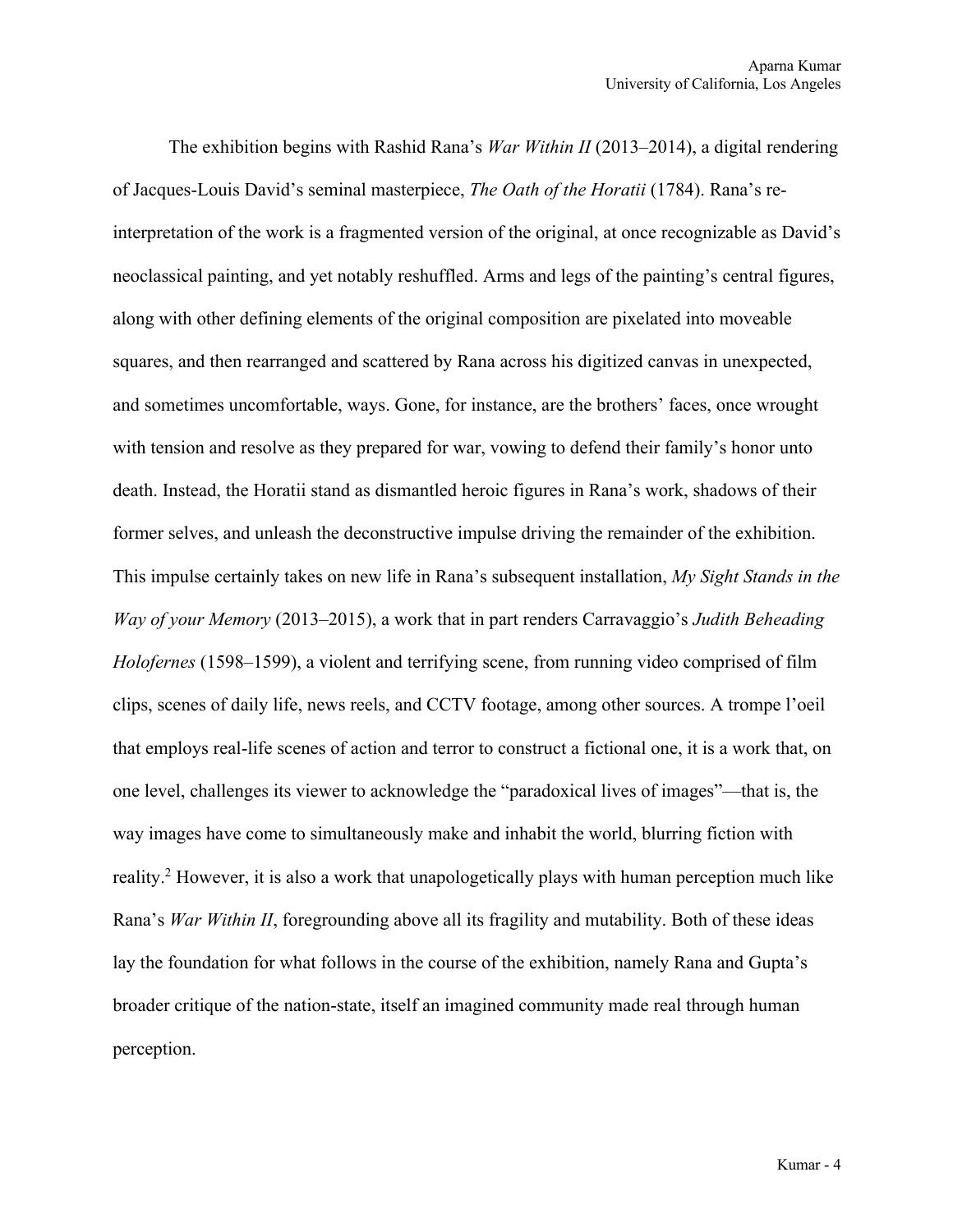Rana's critique comes to fruition in *Asl-e-Shuhuud-o-shaahid-mashhhuud* (The viewer, the viewing, and the viewed in unison, 2015), arguably the climax of his *Transpositions* series, and the exhibition at large. In its most basic form, *Asl-e-Shuhuud-o-shaahid-mashhhuud* relies on video-call technology to facilitate a cross-border dialogue between viewers of the work in Venice and viewers in Lahore, Pakistan, where a small outpost of *My East is Your West* has temporarily been installed for the duration of the Venice Biennale. Visitors of both sites are encouraged, moreover, to interact across a mirrored space, which has been made to look as if they are inhabiting the same room in Venice, rather than conversing across national lines. To relegate the work as simply a cross-border conversation, however, would be to overlook the larger stakes of Rana's intervention.

The exhibition sites at Venice and Lahore differ significantly from one another, and it is within these differences that a critical upheaval of place and self also unfolds. While viewers of the work in Venice look on from the quiet, decadent interiors of the Palazzo Benzon, viewers in Lahore access the installation through a temporary, cubic structure, situated at the heart of Liberty Market, one of Lahore's busiest commercial sectors. From the exterior, this makeshift building looks almost unfinished, taking its white coloring from the scaffolding that keeps it propped up and stable, a far cry from the historic frescos and garden terrace that cradle the exhibition and its viewers in Venice. On the inside of this temporary structure, however, Rana digitally reproduces the walls, ceilings, moldings, doors and general décor of the Palazzo Benzon, giving life to a familiar version of Venice in Lahore, or one familiar enough. Though hardly detectable to viewers of the work in Venice, Rana's digitalized renderings of the Palazzo Benzon in Lahore are two dimensional, and highly pixelated. In other words, Rana simulates the Palazzo's interiors in Lahore with an eye to how they will appear across the video feed. He does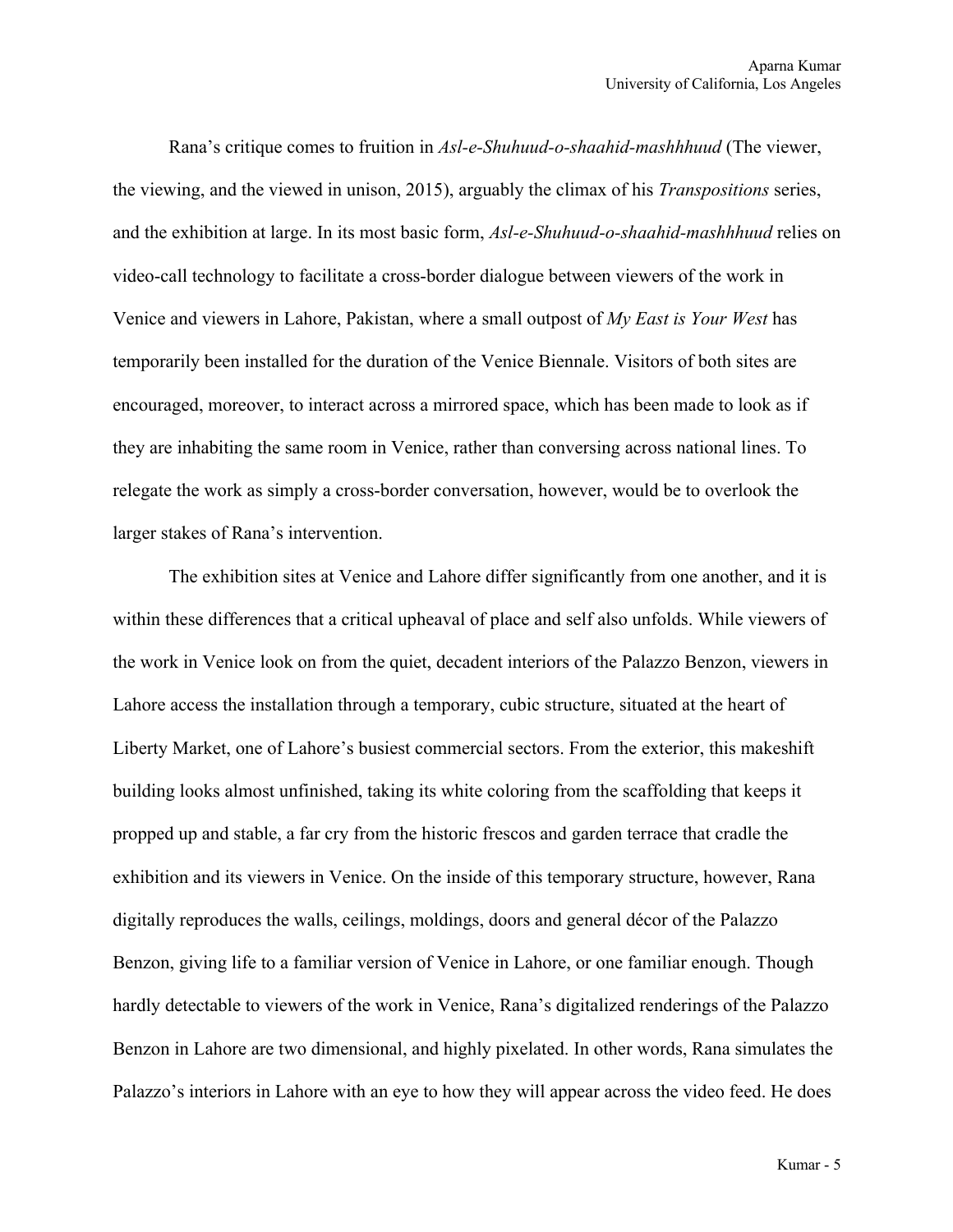not actually recreate, or transplant the extravagance of the Palazzo for viewers in Lahore, for whom the fiction of the room is left duly exposed.

Overall, the result is a disjointed sense of place for viewers at both sites, where national divisions are uprooted by the fictions of a mirrored reality, and common ground ultimately comes in the form of dispossession, a shared sense of displacement, unease, and uncertainty. This interplay of fiction and reality, more specifically, produces a dislocated space in which East and West, self and other converge upon one another, and viewers, unable to locate their reflection in the projected image before them, a false mirror on multiple counts, must then find themselves instead in the image of the viewed. While this in the end does much to confront, if not collapse, the cultural stereotypes separating the work's two sites and respective occupants, Rana's *Asl-e-Shuhuud-o-shaahid-mashhhuud* is much more than a gesture of East-West diplomacy. Taken together, within the context of the exhibition, it also becomes a crucial exercise in redefinition, where linear notions of place and self are destabilized, and in the process borders are exposed as images themselves, in the sense that they are both real and fictionalized, and importantly permeable.

This notion of permeability unfolds further as a key thread in the latter half of the exhibition as well, which is comprised of Shilpa Gupta's *Untitled* (2014–2015), a series of interconnected works born from her recent and ongoing research at the Indo-Bangladeshi border and its surrounding communities. From the outset, Gupta's series interrogates the fluidity of national borders and national belonging by highlighting the constant stream of bodies and goods, and the economic activity that daily brings the borderlands between India and Bangladesh alive. For instance, a wooden walking stick wrapped thick with strands of Dhakai Jamdani Saree purchased in Kolkata brings into focus the long and laborious journey across the Indo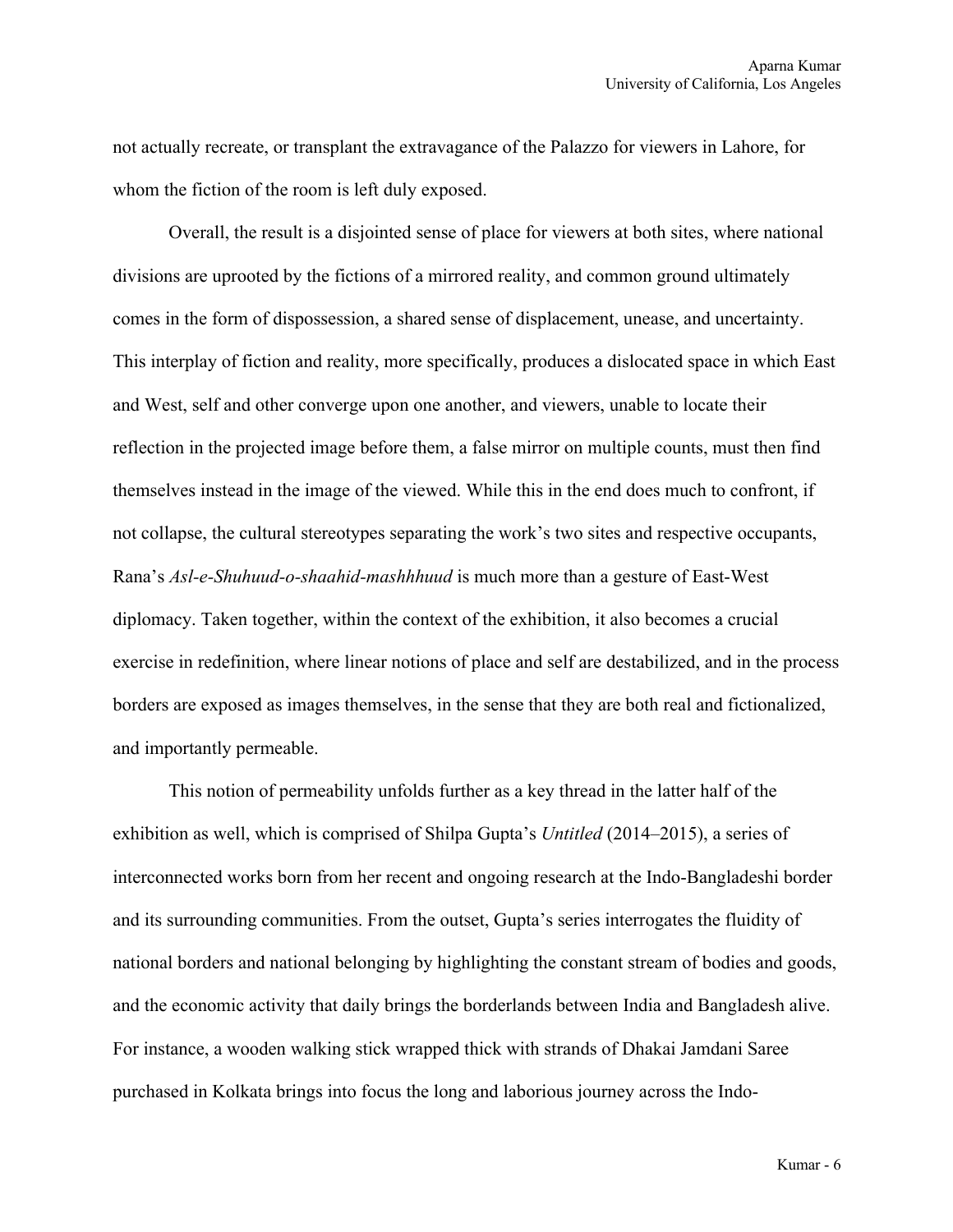Bangladeshi border that allows such goods to be available in Indian markets. The stick's corresponding label, a kind of textual performance, as much a part of the work as the fabric wrapped tight, contextualizes the materiality of the work against a three-hour train ride from village to city, miles of fenced border, and bribery at customs. By comparison, a subsequent installation of shattered bone china ceramic, white with flecks of red, reminiscent of blood, compares the demand for cattle in Bangladesh to the demand in India, where cows are considered sacred, and thus have a significantly higher market value for merchants in Bangladesh willing to cross over. A visceral work that also recalls the violence of slaughter in its fractured state, the ceramic formation, made in part from the bones of cattle, brings to life the array of differences erected by national lines, as well as their potential for arbitrariness. That cattle in India would fetch ten times the price in Bangladesh because of an imagined line in the soil, which makes real certain cultural differences by virtue of its relation to the national, reads as incongruous, even irrational. The permeability of borders in these pieces thus helps to cast the geo-politics of the nation-state in an absurd light, and unearths it as a fragmenting and fragmented formation, rather than affirm it as a natural or organic entity.

The nation-state often emerges as an unnatural, geo-political phenomenon in Gupta's *Untitled* (2014–2015). In one room of the exhibition, for example, viewers encounter a blinding spotlight. The assaulting work, which showers viewers in an orange tint from the moment they step into its view, forces them to reflect on the disorienting machinery used to secure the Indo-Bangladeshi border at night, as well as the underlying anxiety around the fragility of borders within the region that seems to permeate it innately. Also striking in this regard is one of Gupta's final installations in the series, a work consisting of a variegated table piled high with envelopes randomly dispersed across the table's surface. They come in various shapes and sizes and appear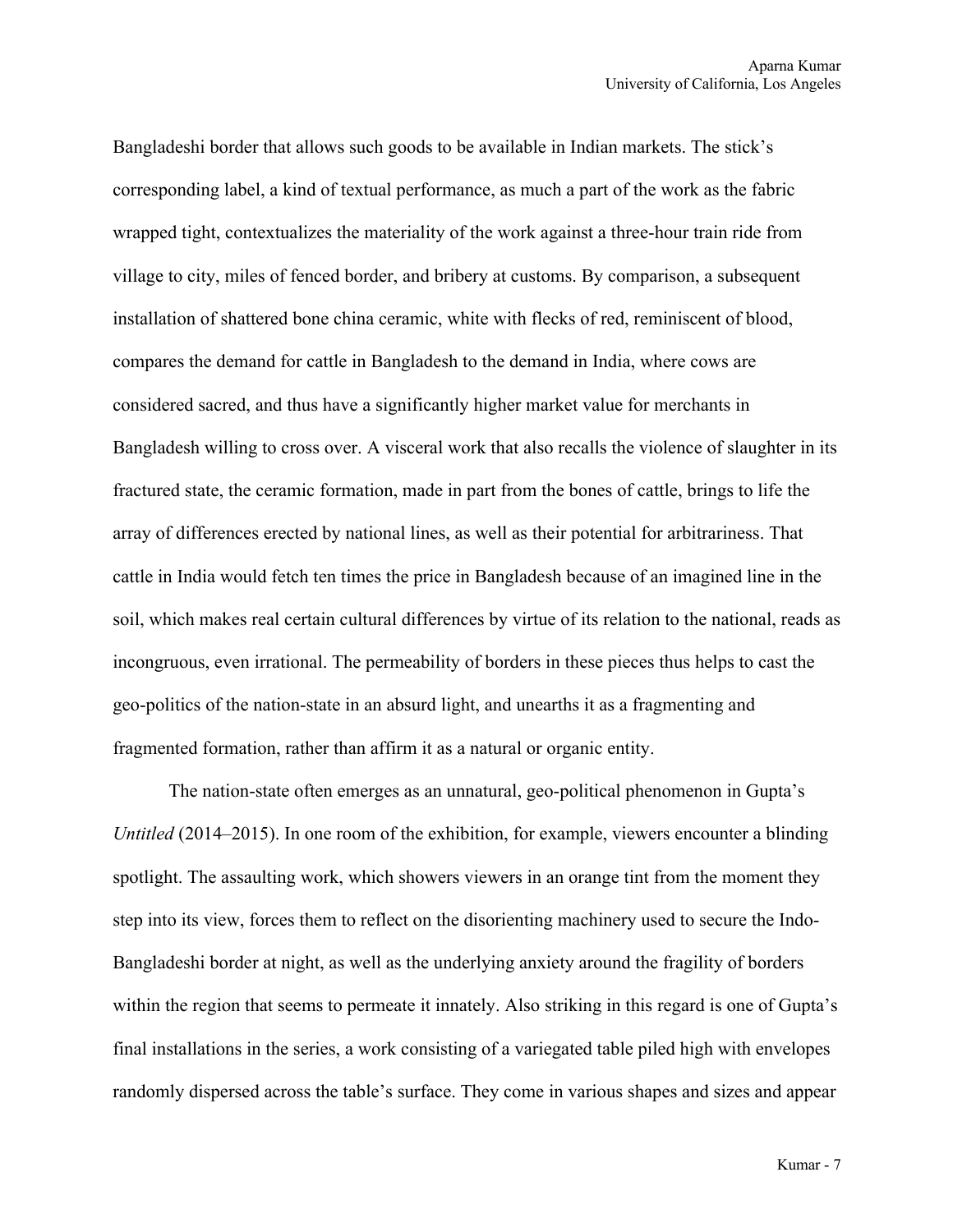stuffed with mysterious content. The puzzling work, like most of the pieces in Gupta's series, is accompanied by a panel of text that foregrounds its interactive nature. In reference to the envelopes, for instance, it asks the viewer to "take one away" and "open after crossing 150 yards—the distance between the zero line and fence where no defensive structure is permitted."3 The text, in this instance, has an unsettling effect upon the installation in that, once consumed, it fundamentally changes the relationship of the viewer to the work. On the one hand, and perhaps most superficially, the text destabilizes traditional barriers between viewer and viewed that might otherwise prohibit the touching of an artwork, let alone the taking of an artwork throughout an exhibition.

This, however, is not its only effect on the experience of the work. Prompted in part by the text, the viewer is then made to reflect on these traditional barriers between viewer and viewed as borders themselves, where the infrastructure of the exhibition comes to stand in for the infrastructure of the nation-state. The act of taking an envelope and then walking away becomes a performance of the border itself, one filled with uncertainty, tension, anxiety, perhaps even excitement incited by the anticipation of discovering the envelope's contents. The envelopes, much like the preceding spotlight, raise important questions around what borders are made of; what makes them real—time, distance, anticipation, a system of national defense located no less than 150 yards from the zero line? What enforces them? Who or what has the capacity to cross them? The installation unfolds, moreover, as a critical reflection on the extraordinary relationship between violence and nation-building in South Asia, capping off a visceral exhibition in which national lines, and the forms of belonging and knowledge they demarcate and produce, are made to come crashing down.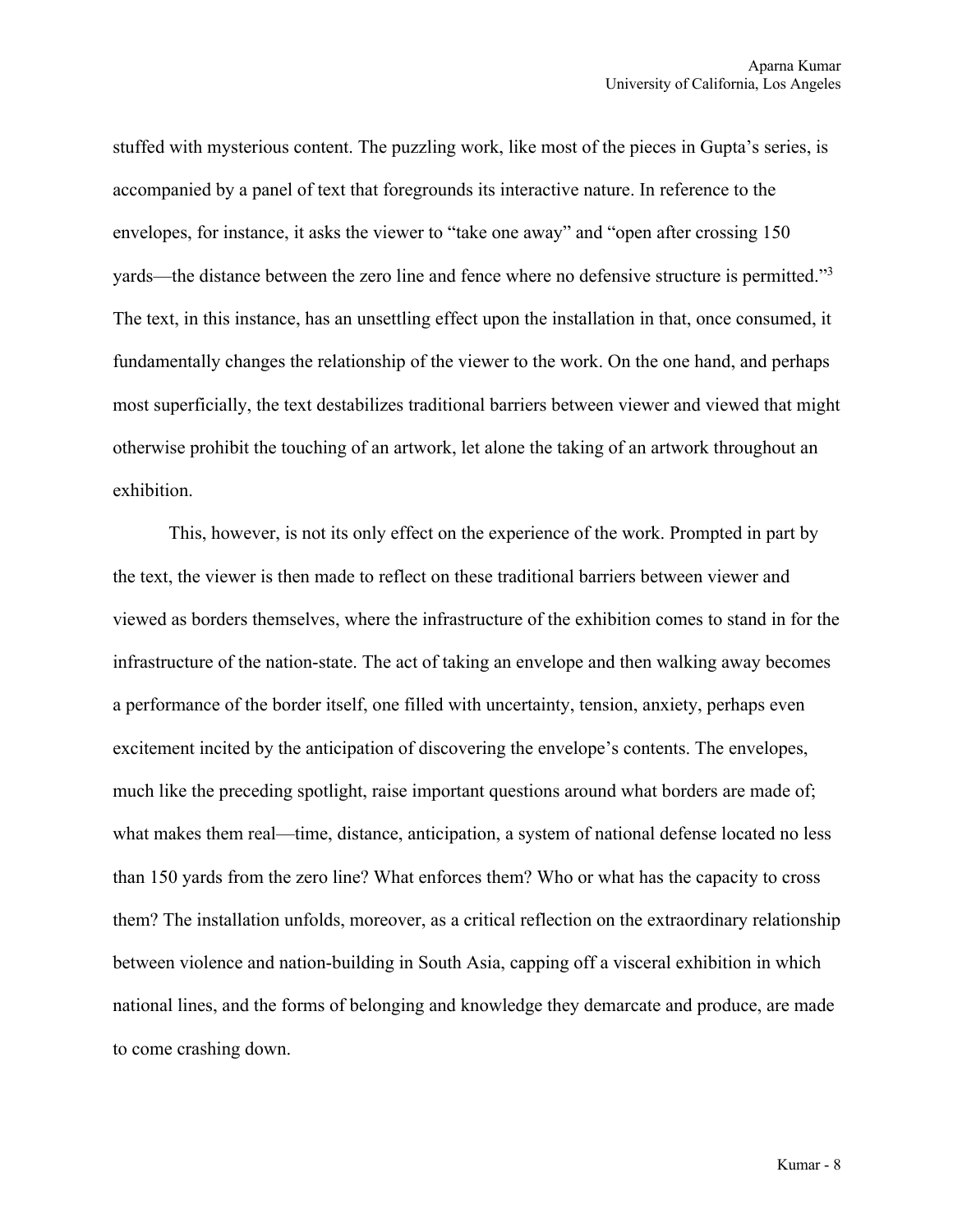### *After Midnight*

Where *My East is Your West* is very overt in its criticism of the nation-state, *After Midnight*  functions in more subtle ways. It materializes a host of contending narratives within its written and spatial framework that together speak to a shift in exhibitionary culture as it relates to the nation-state in South Asia. As previously mentioned, *After Midnight* is an expansive curatorial undertaking. In contrast to *My East is Your* West, it is focused geographically on India, and chronologically on two disparate historical periods in the development of modern and contemporary Indian art. It features modern artwork produced from 1947 through the 1970s, the crucial years following Indian independence and partition during which Indian artists struggled to redefine themselves in relation to a colonial legacy, and a new Islamic neighbor. Throughout the course of the exhibition, these modern works are juxtaposed with more contemporary artistic production from 1997 to the present, a period of equally critical social, economic, and political change within Indian society, precipitated in part by the liberalization of the Indian economy in 1991 and the rise in communal tension and violence following the demolition of the Babri Masjid at Ayodhya in 1992.

Physically, the exhibition takes over almost the entirety of the museum's ground floor, featuring the works of approximately thirty Indian artists. The exhibition's "Modern Section" is contained to roughly one room at the show's entrance, and presents the work of the Progressive Artists' Group. This contrasts with the exhibition's contemporary contributions, which are scattered about the remainder of the museum's floor plan, occupying the museum's larger exhibition spaces as well as a few unexpected nooks and crannies. While monumental works by Anita Dube, Sheela Gowda, Subodh Gupta, Jitish Kallat, and Asim Waqif, to name a few, line the museum's central foyer, a series of performance-based works presented by Nikhil Chopra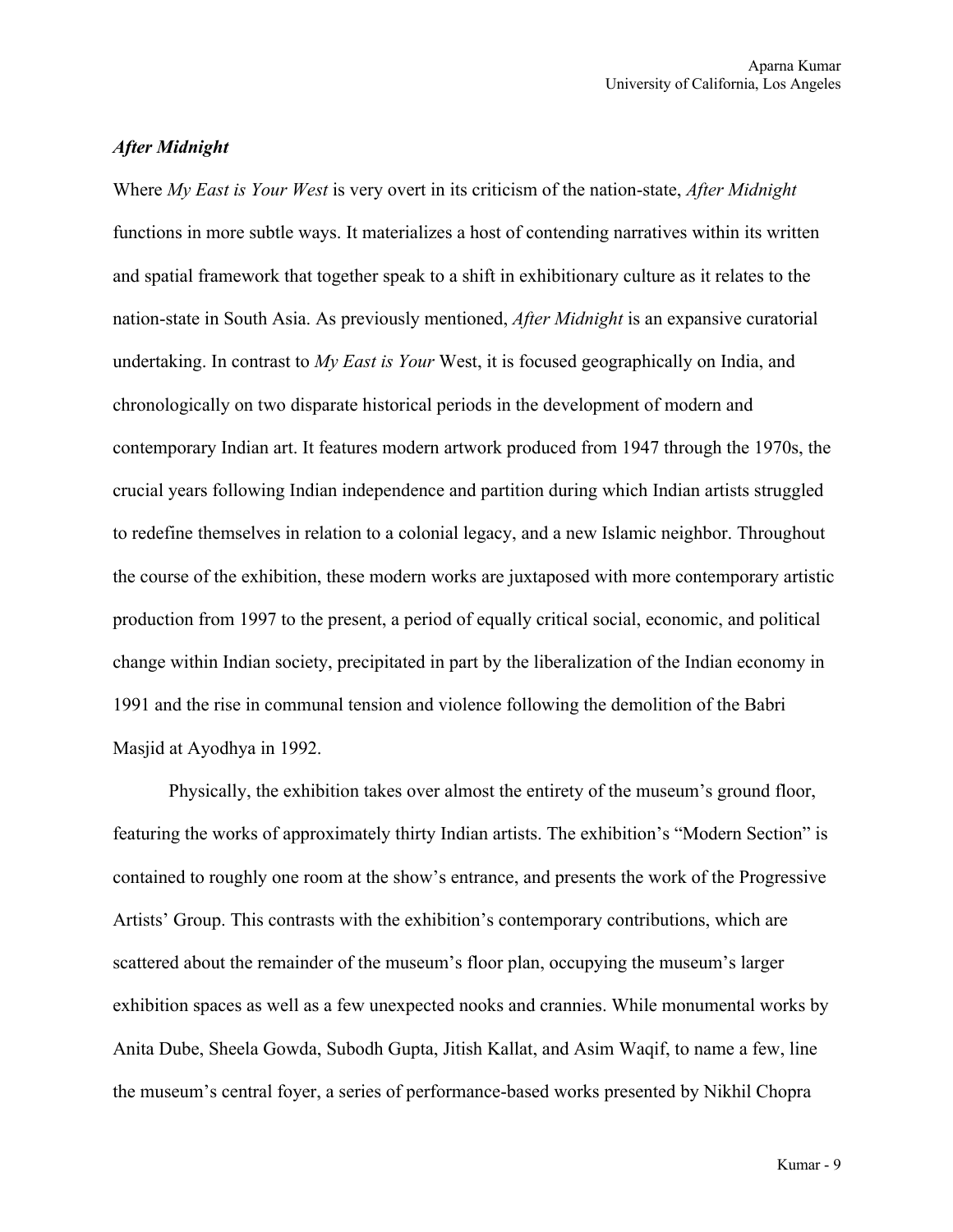stand notably apart from the rest of the show. Represented through textiles, drawings, photographs, and video footage, Chopra's work, much of which explores the instability of identity in urban environments like New York and Mumbai, can be found tucked away along the circular walkways of the Panorama room, where the museum's eminent and monumental model of New York City also resides.

In spite of this expanse, both chronological and physical, *After Midnight* is not a survey of modern and contemporary Indian art, according to its curatorial statement (Lokhandwala 2015). Instead, the exhibition positions itself as a critical exercise in juxtaposition that seeks to both locate and compare the avant-garde impulses driving artistic production in India at two pivotal moments in Indian history. By bringing a critical selection of artists and artworks from 1947 and 1997 together for the first time using this comparative framework, the exhibition investigates the long-standing and complex relationship between art and nation-building in India, illuminating how artistic practices in India have over time both negotiated and contested a geopolitical consciousness.

The exhibition begins with a selection of modern artworks that celebrates the accomplishments of the Progressive Artists' Group, an artist collective founded in Mumbai in 1947. Early painted works from the group's core members, including M.F. Husain, S.H. Raza, and F.N. Souza, methodically line the room's walls, documenting the group's innovative turn away from the academicism of the Bombay school, and the revivalism of the Bengal school in the mid-twentieth century. Indeed, works like Raza's *Untitled* (*Temple Scene*, c. 1950s)*,* and Souza's *Reclining Nude* (1954), when juxtaposed together, speak to the group's founding struggle to articulate and assert a new artistic vision for India in the 1940s and 1950s. Raza's abstracted meditation on the Indian landscape, and Souza's re-imagination of India's erotic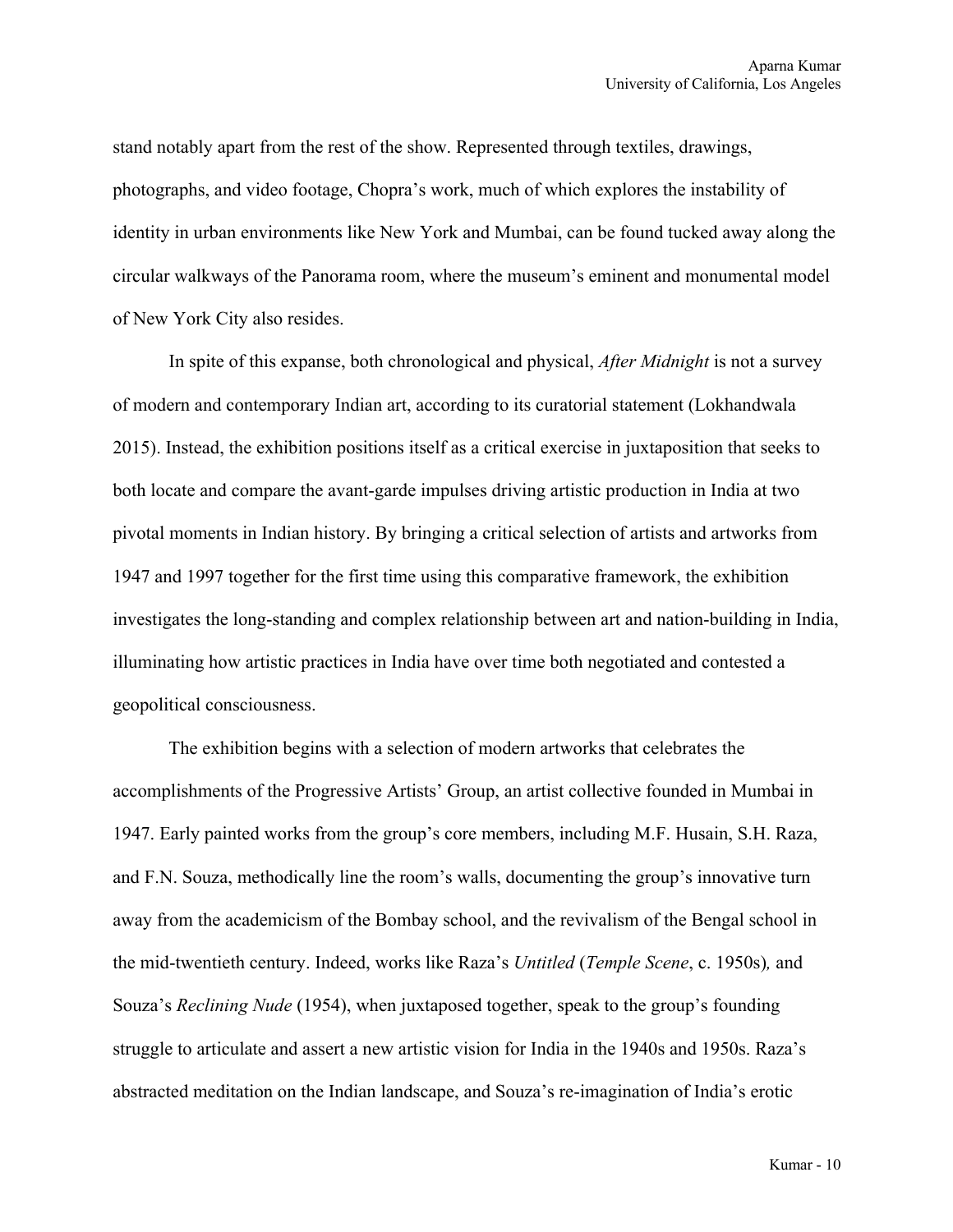sculpture, respectively, chronicle the Progressives' intervention into the abstract vocabulary of European internationalism to better address the aesthetic concerns of Indian society, then in the process of solidifying its identity as a modern and secular nation-state.

Importantly, however, this understanding of the Progressives as pioneering and solidifying the Indian nation-state in its moment of infancy, is not left unchecked, but rather is productively complicated in the course of the exhibition by a selection of later pieces by members of the group. These later works, produced by M.F. Husain, Krishen Khanna, Tyeb Mehta, Akbar Padamsee, and F.N. Souza in the 1960s and 1970s, notably after the group's disbandment in 1956, are placed at the center of the gallery, and made to look out upon what came before. They range in media from chemical painting to photography to video, and in turn broaden conventional understandings of the Progressives and their legacy for the contemporary Indian art world beyond the group's early accomplishments in painting. This new experimentalism is further linked to the artists' travels to New York, which productively connects the exhibition to its surroundings at the Queens Museum and challenges the Progressives' earlier ties to the Indian nation-state, repositioning the group and its artistic project on a more globalized frontier. It is in this first room then that the exhibition really begins to distance and differentiate itself from more nationalist readings of this history through its methods of display.

This more nuanced picture of the Progressives and their legacy lays a critical foundation for the argument that follows in the rest of the exhibition, which challenges a triumphant image of the Indian nation-state post independence by probing the various issues at the core of Indian society today. Jitish Kallat's *Public Notice* (2003), for example, ruminates on the rise of religious fundamentalism within Indian society and politics. The work consists of five large panels of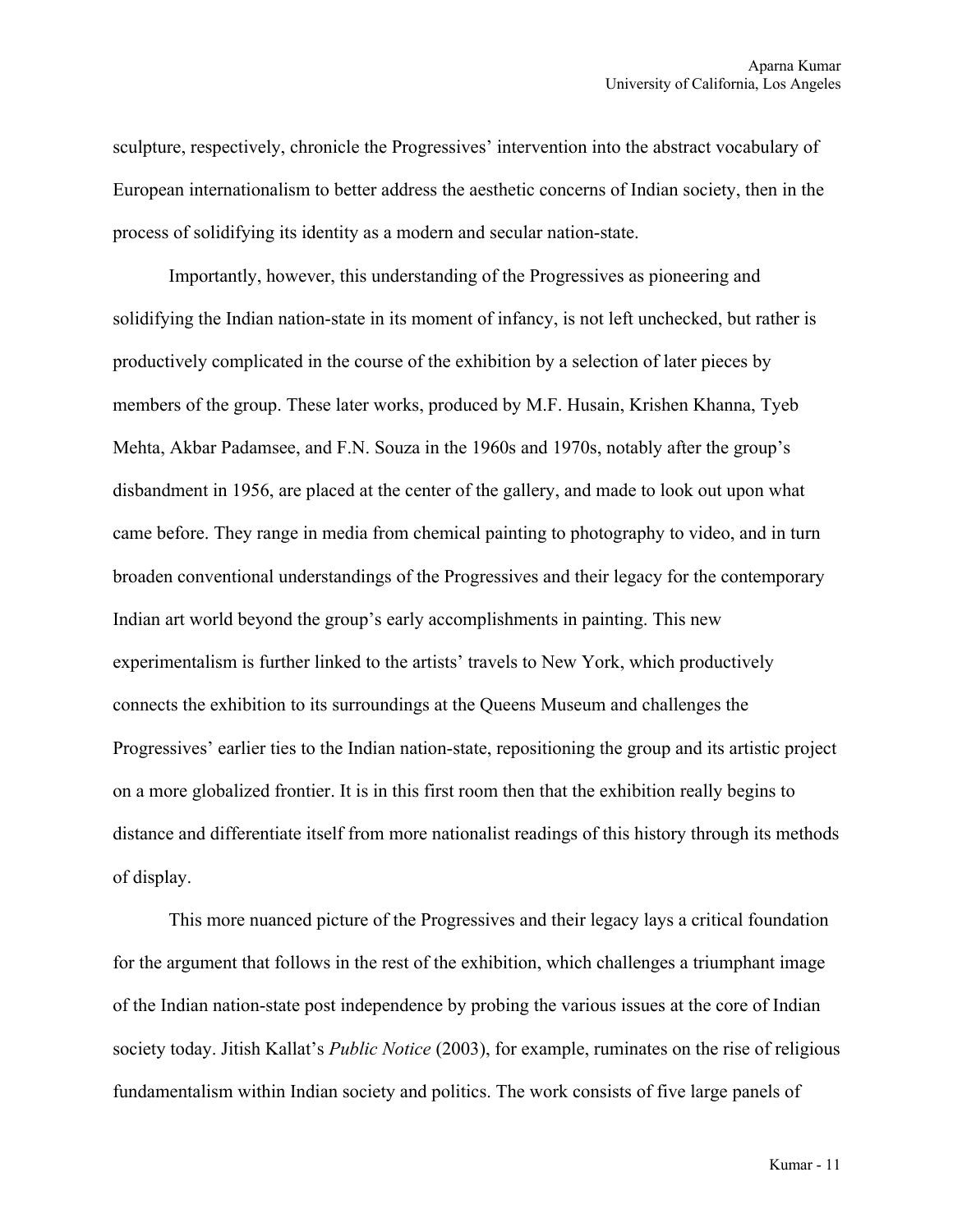acrylic mirror that are burned black with the words of Jawaharlal Nehru's infamous "Tryst with Destiny" speech, given on the occasion of India's independence in 1947. The "cremated letters" lend a dismal air to a speech once charged with hope and conviction, and point to the growing crisis of Nehruvian secularism within Indian society today, signaled by the violence at Ayodhya in 1992, and the Gujarat riots of 2002, to which the work is a direct response.<sup>4</sup>

By comparison, Atul Dodiya's installation, *Three Brothers* (2012–2013), engages with communal violence in India on a more global scale, building on Kallat's work in interesting ways. Apart from conjuring an air of curiosity in the vein of seventeenth-century wonder rooms, Dodiya's set of painted wooden cabinets, filled with a strategic array of photographs, place the 2002 Gujarat riots in conversation with other global events, namely the Nazi Holocaust of World War II and the violence of 9/11. Communal violence, however, is not the only subject touched upon throughout the exhibition's contemporary corridors. Asim Waqif and Sheela Gowda, for instance, expand these discussions around the Indian nation-state to questions of environmental and economic concern. Where Waqif's haphazard installation *by production* (2015) examines waste and consumption in the twenty-first century and is accordingly made entirely from recycled materials found in the Queens Museum, Gowda's *Blanket in the Sky* (2004) raises questions around urbanization and poverty in India. A large, rectangular structure, made from flattened tar drums and machinery used to pave roads in India, the sculpture considers the temporariness of shelter for India's impoverished, against the country's race to urbanize and build anew. That the sculpture also recalls the shape and stature of the Kaaba, Islam's holiest site located in Mecca, should not be overlooked. It is an aspect of the work and its display that productively overlays religion into Gowda's discussion of economic disparity in India, as well.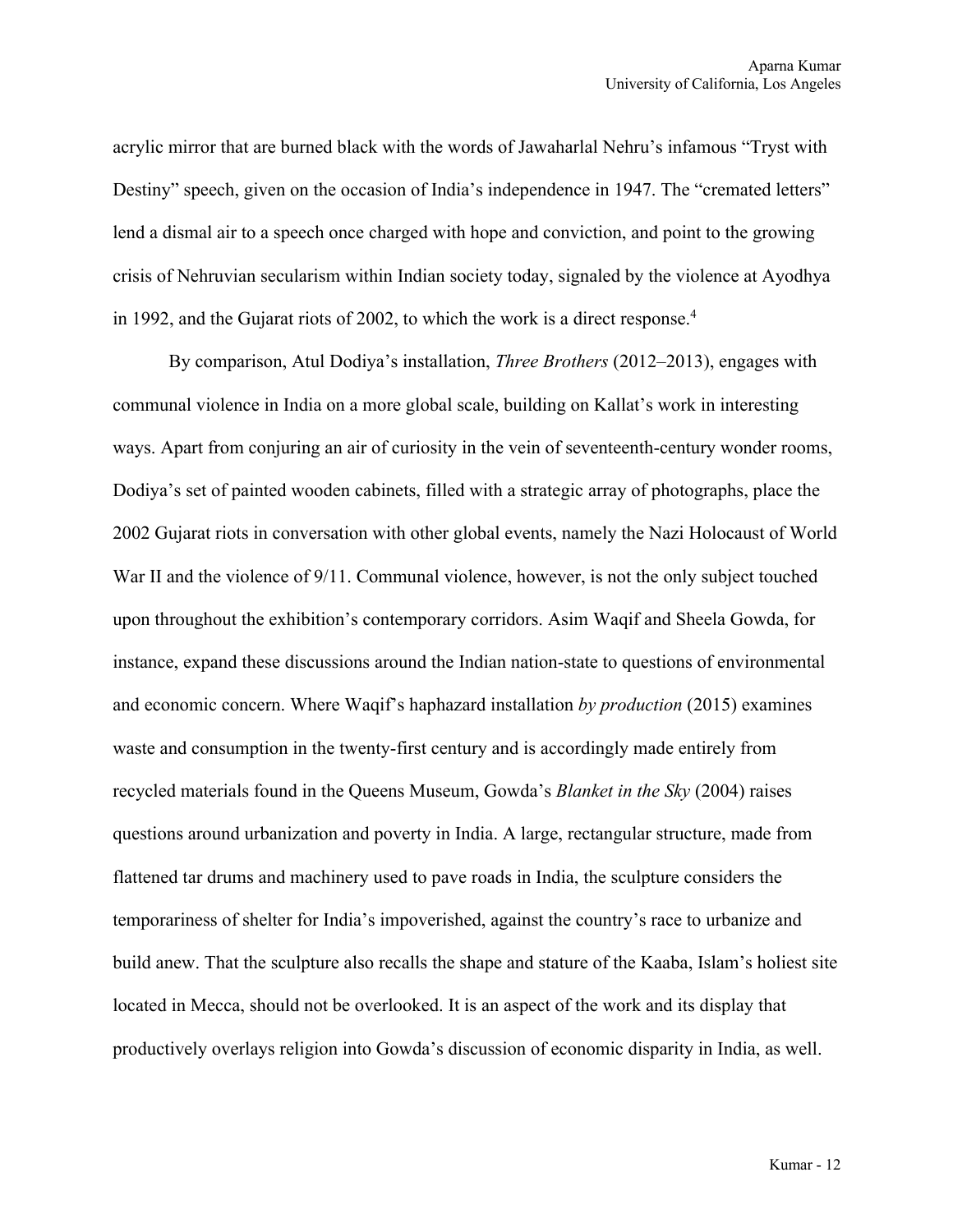The exhibition's climax arguably occurs in its backmost room, where Shilpa Gupta's *1,278 unmarked slabs, 28 hours by foot via National Highway No 1, East of Line of Control Medium* (2013) is juxtaposed with Dayanita Singh's *Fileroom* (2012). It is a quiet space, an atmosphere engendered if not demanded by the nature of the works themselves, both of which contemplate the darker consequences of national formations. Gupta's *1,278 unmarked slabs …*  transforms the gallery into a cemetery, a place of deep mourning and ritual where the viewer is invited to meditate on the violence unseen. Specifically, Gupta puts forth a series of white marble slabs that recall the austerity of gravestones. These slabs are further etched with a series of nonconsecutive numbers that commemorate the thousands of unidentified lives lost within the region due to unlawful activity on or near the Line of Control, the temporary border separating India and Pakistan, which incises the state of Jammu and Kashmir. Where Gupta's work documents the nation-state's potential for inhumanity then, Singh's *Fileroom* documents its potential for chaos, specifically the administrative chaos that goes hand and hand with systems of government, control, and knowledge. The work, a series of book prints hung against the wall in symmetric formations, overwhelms the viewer with images of archives, libraries, shelves of documents piled high, spaces of order and regularity that unfold unexpectedly as disarray, disorder, and madness. The importance of this juxtaposition for the exhibition, thus, becomes its aura of lamentation. Both works, in their own way, lament the nation-state as a settling force. By foregrounding its capacity for violence, disorder, and madness, they inscribe it, instead, as a great unsettling force, one that should not, especially in our contemporary political climate, go unquestioned or unchallenged (Chatterjee 1986; Mufti 2007).

# **Conclusion**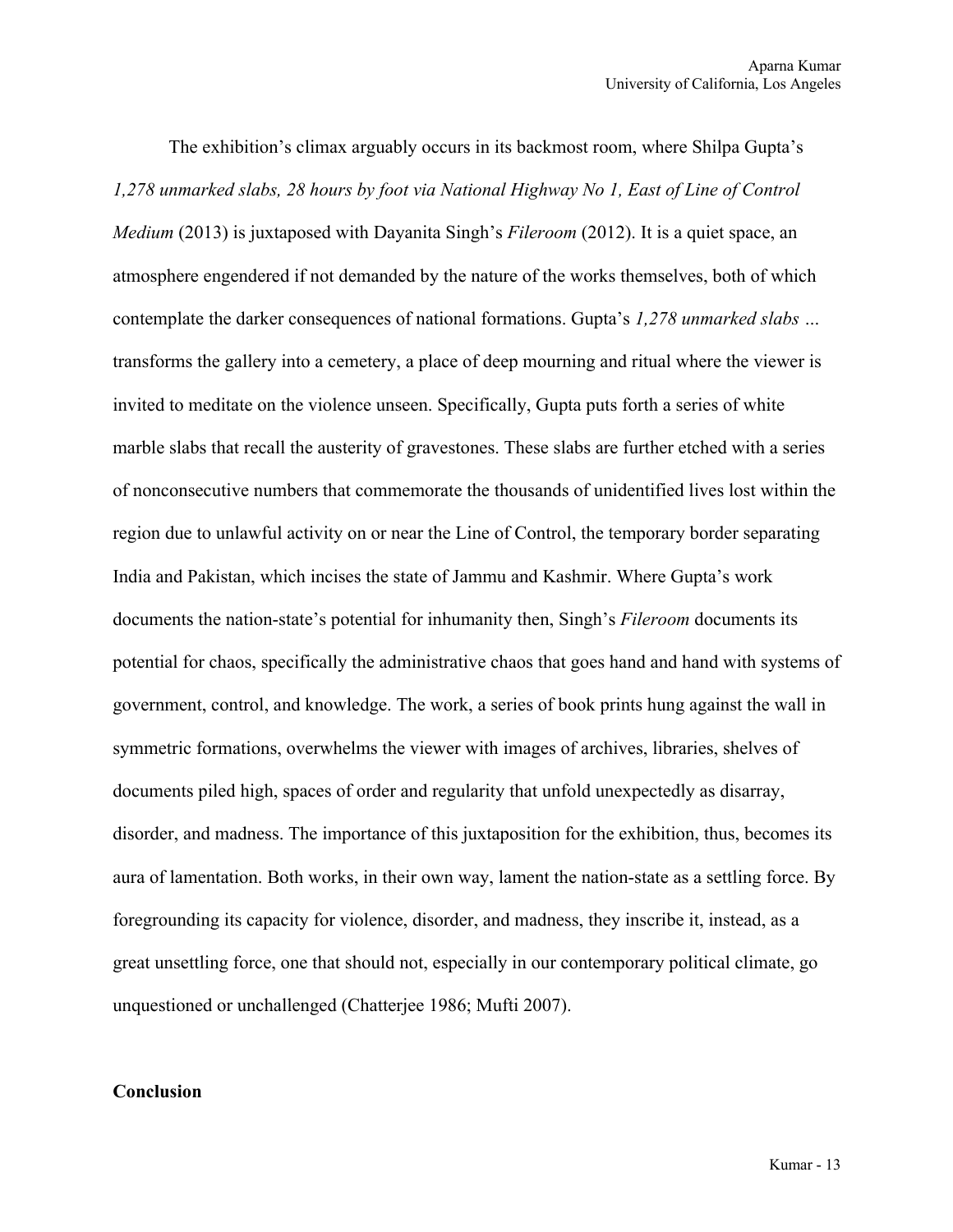*My East is Your West* and *After Midnight* are by no means the first exhibitions of modern and contemporary South Asian art to attest to this extraordinary shift in exhibitionary culture in South Asia. In fact, they bracket a substantial line of exhibitions that have in the last decade taken nationalist historiography to task, transforming museological spaces and curatorial practices in India and Pakistan from nationalist armature into powerful forums for social, political, and economic resistance.<sup>5</sup> Unique to these exhibitions, however, is the extent to which their engagement with partition history enables their curatorial interventions. Their varied embrace of partition history links them, more specifically, to recent exhibitions like *Lines of Control* (2013), which was among the first to directly take on the partition of India in 1947 as its subject, and in the process transform the concept of "partition" into a "productive space" with which to think about collective trauma, commemoration, memory, and their impact on the writing of history in South Asia and beyond (Dadi and Nasar 2012).

There are, of course, several important distinctions that can be made to further differentiate *My East is Your West* and *After Midnight* on this front as well. Most critically, where *My East is Your West* utilizes the partition of the Indian subcontinent in 1947 and 1971 as a point of departure, proposing an altogether new cartography for the analysis of South Asian art, *After Midnight* thinks around partition history. As its title suggests, an allusion to Salman Rushdie's partition novel *Midnight's Children*, the exhibition begins its narrative of modern and contemporary Indian art after independence, after 1947, in some ways displacing the very history of violence and dispossession that might otherwise strengthen its intervention into the forms of knowledge and display that the infrastructure of the nation-state has generated in South Asia. This is not to say that partition history does not find its footing in the course of the Queens show. On the contrary, partition becomes an important and looming specter in the background of its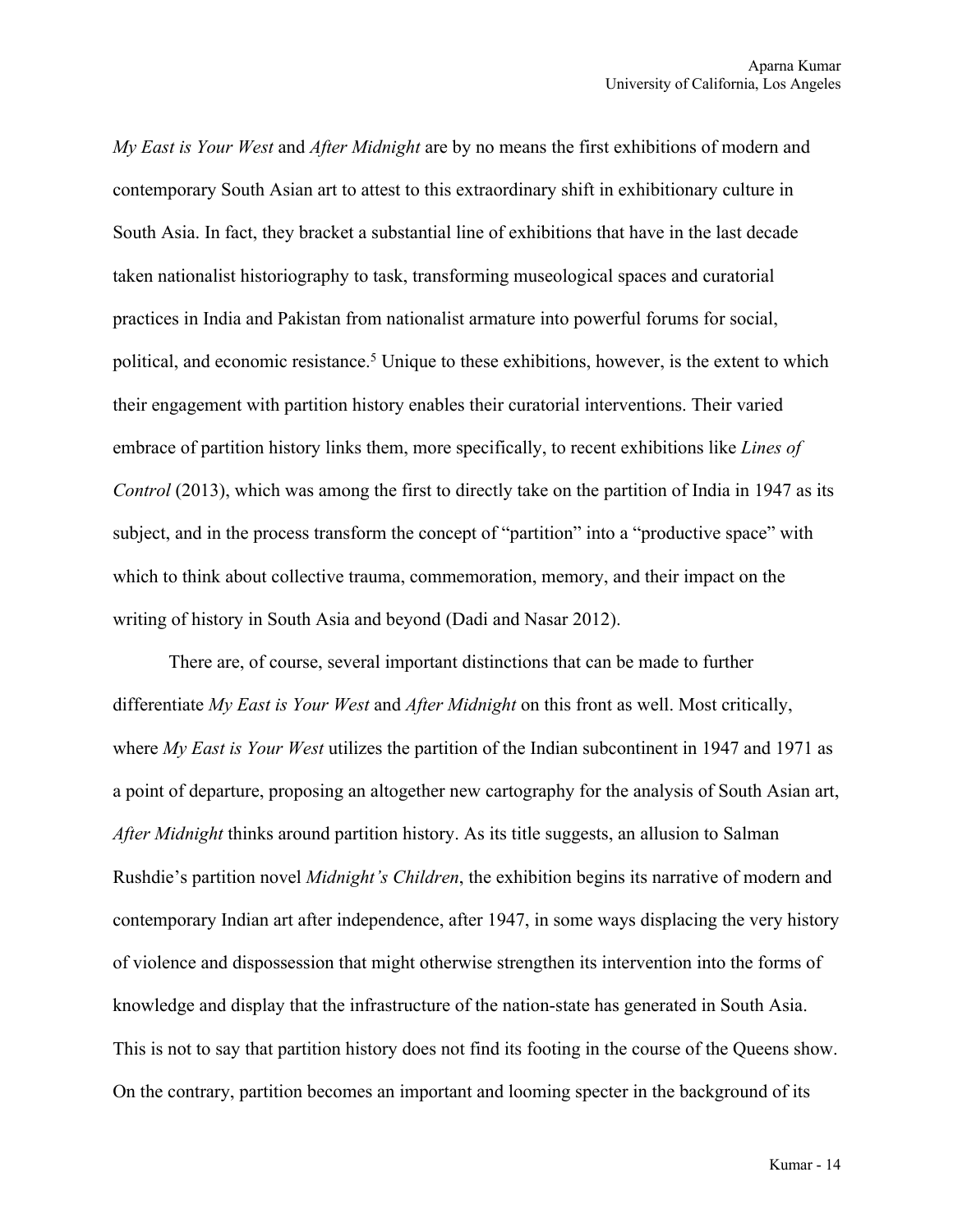analytical efforts, that is, when it is not addressed frankly in key labels throughout the exhibition, including those relating to the work of Jitish Kallat, Krishen Khanna, and Tyeb Mehta. Rather, this is to suggest that *After Midnight* did not go as far as it could have. Therefore, while it can be argued that *After Midnight* raises an important question regarding the ambiguous place of partition in the historiography of modern and contemporary South Asian art, itself a productive and necessary exercise, *My East is Your West* begins to pursue ways to answer this question, opening up the historiography of modern and contemporary South Asian art to interconnections previously lost to the borderlands between the subcontinent's art histories.

### *Aparna Kumar*

*University of California, Los Angeles*

### **References**

- Chatterjee, Partha. 1986. *Nationalist Thought and the Colonial World*. Minneapolis: University of Minnesota.
- Dadi, Iftikhar, and Hammad Nasar, eds. 2012. *Lines of Control: Partition as a Productive Space*. London: Green Cardamom.
- Hashmi, Salima. 2009. *Hanging Fire: Contemporary Art from Pakistan*. New Haven, CT: Asia Society Museum/Yale University.

Lokhandwala, Arshiya. 2015. *Exhibition Guide for After Midnight*. New York: Queens Museum.

Mitchell, Timothy. 2004. "Orientalism and the Exhibitionary Order." Pp. 442–461 in *Grasping the World: The Idea of the Museum*, ed. D. Preziosi and C. Farago. Burlington, VT: Ashgate.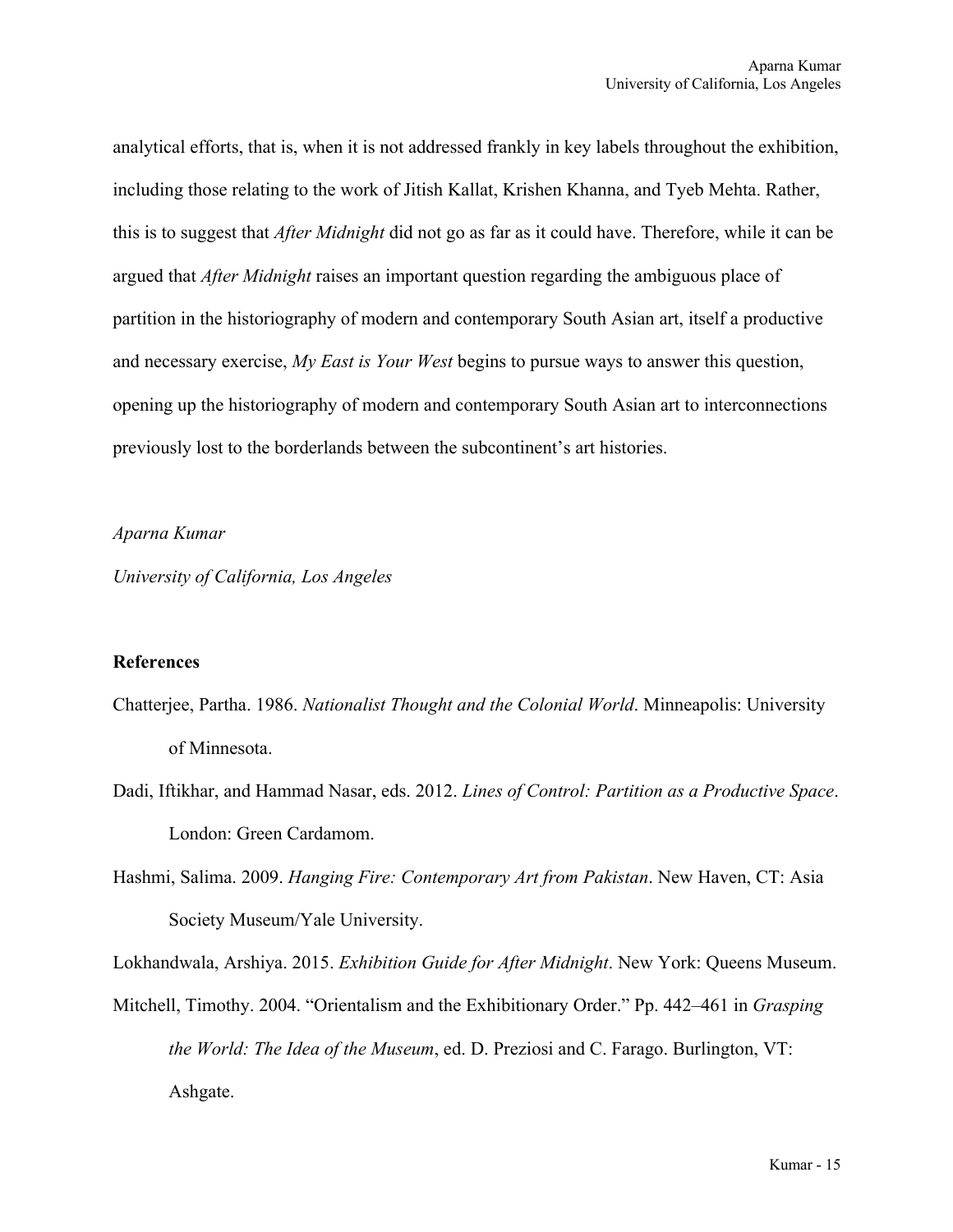- Moss, Jessica, and Ram Rahman, eds. 2013. *Sahmat Collective: Art and Activism in India Since 1989.* Chicago: University of Chicago/Smart Museum of Art.
- Mufti, Aamir. 2007. *Enlightenment and the Colony: The Jewish Question and the Crisis of Postcolonial Culture*. Princeton, NJ: Princeton University.
- Nasar, Hammad, ed. 2005. *Karkhana: A Contemporary Collaboration*. Ridgefield, CT: The Aldrich Contemporary Art Museum.
- Pesenti, Allegra, ed. 2012. *Zarina: Paper Like Skin*. Los Angeles: Hammer Museum/ Delmonico Books.
- Sambrani, Chaitanya, Kajri Jain, and Ashish Rajadhyaksha, eds. 2005. *Edge of Desire: Recent Art in India*. London: Philip Wilson Publishers.
- Singh, Kavita. 2015. "The Museum is National." Pp. 107–131 in *No Touching, No Spitting, No Praying: The Museum in South Asia*, ed. Saloni Mathur and Kavita Singh. New Delhi: Routledge.

# **Notes**

1. In 1947, British India was partitioned into India and Pakistan, where Pakistan consisted of two separate territories: East Pakistan in Bengal and West Pakistan in Punjab. Following the Indo-Pakistani war of 1971, a period of intense violence and civil strife, Pakistan's territories were further divided. Today, they comprise modern-day Bangladesh and Pakistan, respectively. 2. Quotations taken from wall text for *My East is Your West*, written by co-curator Natasha Ginwala, recorded by author, 11–12 July 2015.